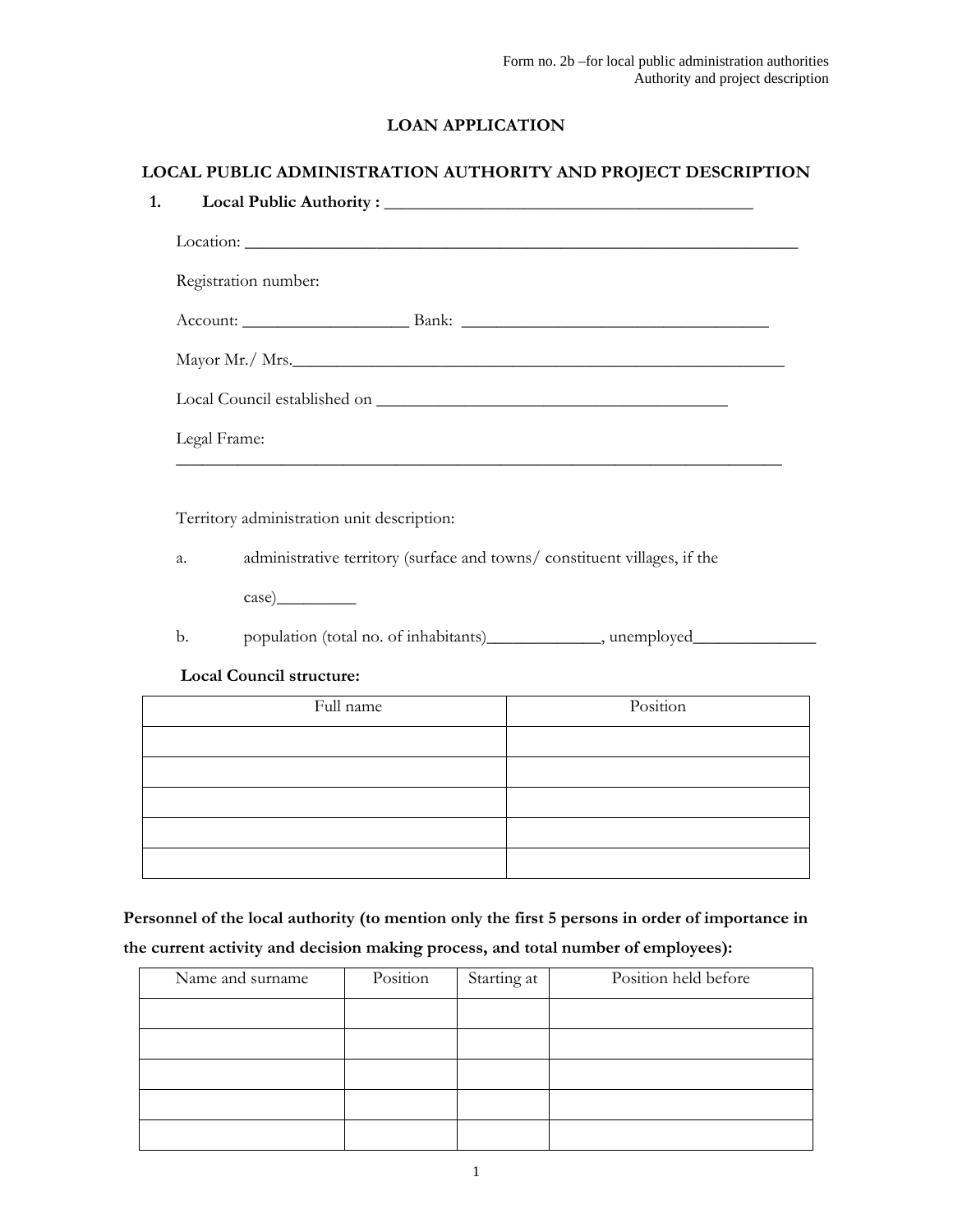## Partnership structure held by the local authority:

| Entity name | Registration number and location | Percentage held |
|-------------|----------------------------------|-----------------|
|             |                                  | $\binom{0}{0}$  |
|             |                                  |                 |
|             |                                  |                 |
|             |                                  |                 |
|             |                                  |                 |
|             |                                  |                 |

## Local public authority activity:

A. The main services provided by the local Public Authority:

### B. Plan of investments:

- describe the investments during the last three years and the investment plan for the present year and the three years to come, by filling in the table below :

 $\frac{1}{2}$  ,  $\frac{1}{2}$  ,  $\frac{1}{2}$  ,  $\frac{1}{2}$  ,  $\frac{1}{2}$  ,  $\frac{1}{2}$  ,  $\frac{1}{2}$  ,  $\frac{1}{2}$  ,  $\frac{1}{2}$  ,  $\frac{1}{2}$  ,  $\frac{1}{2}$  ,  $\frac{1}{2}$  ,  $\frac{1}{2}$  ,  $\frac{1}{2}$  ,  $\frac{1}{2}$  ,  $\frac{1}{2}$  ,  $\frac{1}{2}$  ,  $\frac{1}{2}$  ,  $\frac{1$  $\frac{1}{2}$  ,  $\frac{1}{2}$  ,  $\frac{1}{2}$  ,  $\frac{1}{2}$  ,  $\frac{1}{2}$  ,  $\frac{1}{2}$  ,  $\frac{1}{2}$  ,  $\frac{1}{2}$  ,  $\frac{1}{2}$  ,  $\frac{1}{2}$  ,  $\frac{1}{2}$  ,  $\frac{1}{2}$  ,  $\frac{1}{2}$  ,  $\frac{1}{2}$  ,  $\frac{1}{2}$  ,  $\frac{1}{2}$  ,  $\frac{1}{2}$  ,  $\frac{1}{2}$  ,  $\frac{1$  $\frac{1}{2}$  ,  $\frac{1}{2}$  ,  $\frac{1}{2}$  ,  $\frac{1}{2}$  ,  $\frac{1}{2}$  ,  $\frac{1}{2}$  ,  $\frac{1}{2}$  ,  $\frac{1}{2}$  ,  $\frac{1}{2}$  ,  $\frac{1}{2}$  ,  $\frac{1}{2}$  ,  $\frac{1}{2}$  ,  $\frac{1}{2}$  ,  $\frac{1}{2}$  ,  $\frac{1}{2}$  ,  $\frac{1}{2}$  ,  $\frac{1}{2}$  ,  $\frac{1}{2}$  ,  $\frac{1$ 

Thousands ROL

| Project name | Financial | Total value of | Project     | Investment | Term |
|--------------|-----------|----------------|-------------|------------|------|
|              | sources   | the project    | value       | beginning  |      |
|              |           |                | financed by | date       |      |
|              |           |                | the local   |            |      |
|              |           |                | public      |            |      |
|              |           |                | authority   |            |      |
|              |           |                |             |            |      |
|              |           |                |             |            |      |
|              |           |                |             |            |      |

## Budget information:

Please, resume financial information based on the last three years budget, the present year and the estimates for the three years to come:

Incomes (thousands ROL):

|                                     | Year | Year | Year | Present | Year | Year | Year |
|-------------------------------------|------|------|------|---------|------|------|------|
|                                     | $-3$ | $-2$ | -1   | vear    |      |      |      |
| I. Total own incomes, from          |      |      |      |         |      |      |      |
| which:                              |      |      |      |         |      |      |      |
| 1. Income taxes from SC/RA          |      |      |      |         |      |      |      |
| being under the local authority     |      |      |      |         |      |      |      |
| 2. Direct incomes and taxes         |      |      |      |         |      |      |      |
| (buildings, lands, vehicles, etc.): |      |      |      |         |      |      |      |
| from the population                 |      |      |      |         |      |      |      |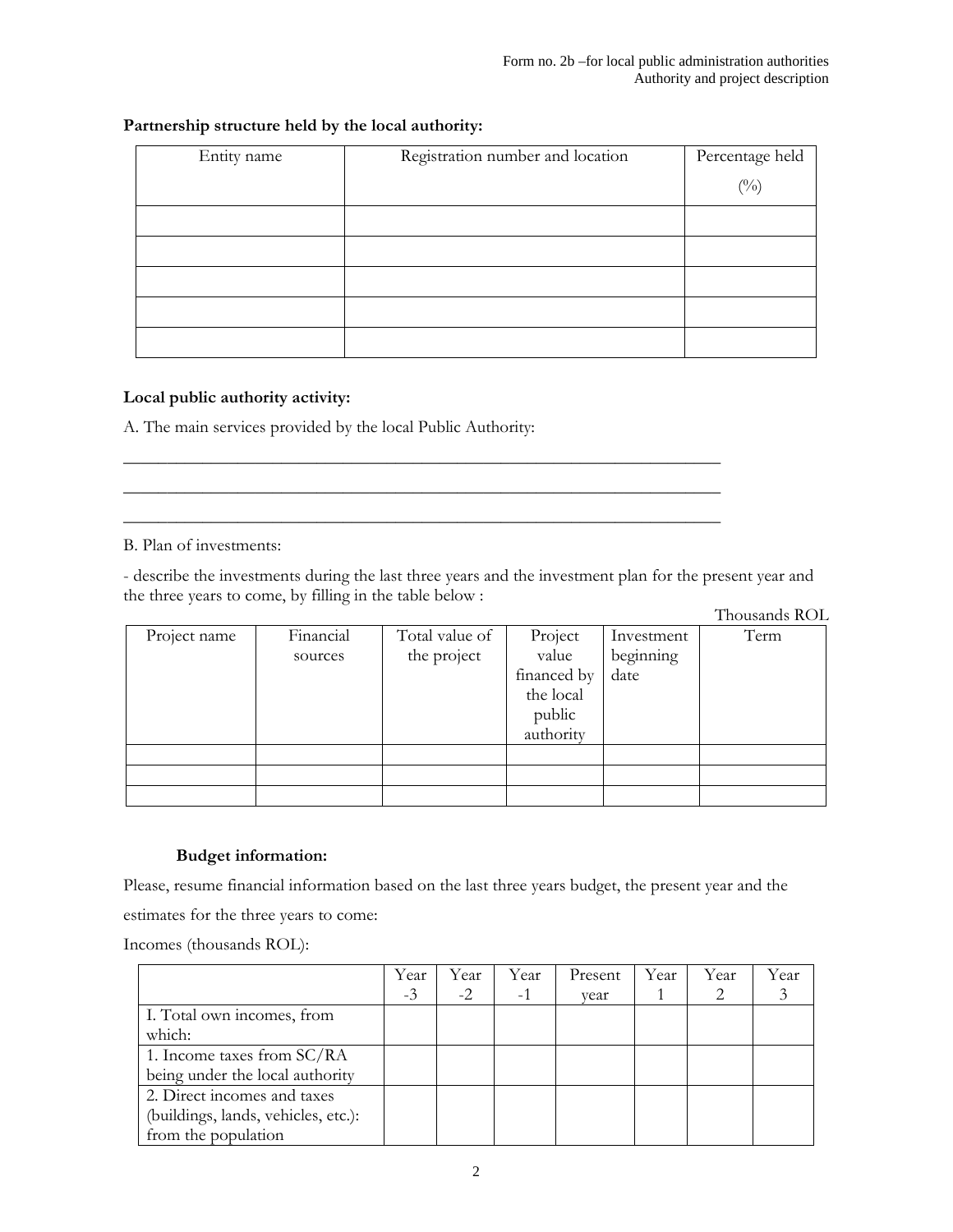| from juridical persons            |  |  |  |  |
|-----------------------------------|--|--|--|--|
| 3. Other direct incomes and taxes |  |  |  |  |
| 4. Total indirect incomes and     |  |  |  |  |
| taxes,                            |  |  |  |  |
| from which:                       |  |  |  |  |
| -authorization taxes for the      |  |  |  |  |
| trading societies                 |  |  |  |  |
| 5. Non-fiscal revenues            |  |  |  |  |
| 6. Total incomes with special     |  |  |  |  |
| destination, from which:          |  |  |  |  |
| -special taxes                    |  |  |  |  |
| II. Withholdings from the total   |  |  |  |  |
| state budget, from which:         |  |  |  |  |
| withholdings from the             |  |  |  |  |
| income tax                        |  |  |  |  |
| withholdings from VAT             |  |  |  |  |
| III. Subventions                  |  |  |  |  |
| IV Donations, sponsorships        |  |  |  |  |
| Total incomes                     |  |  |  |  |

Expenses (thousands ROL):

| Year                           | Year | Year | Year -1 | Present | Year | Year 2 | Year |
|--------------------------------|------|------|---------|---------|------|--------|------|
|                                | $-3$ | $-2$ |         | vear    |      |        |      |
| Expenditures with debt payment |      |      |         |         |      |        |      |
| (including rates, interests,   |      |      |         |         |      |        |      |
| commissions and other          |      |      |         |         |      |        |      |
| assimilated costs)             |      |      |         |         |      |        |      |
| Salary expenses                |      |      |         |         |      |        |      |
| Expenditures on subsidized     |      |      |         |         |      |        |      |
| thermal energy                 |      |      |         |         |      |        |      |

| Expenditures on subsidized local  |  |  |  |  |
|-----------------------------------|--|--|--|--|
| transport                         |  |  |  |  |
| Expenditures on personnel and     |  |  |  |  |
| materials for child protection    |  |  |  |  |
| directions (if there is the case) |  |  |  |  |
| Other expenses (specify its)      |  |  |  |  |
| nature)                           |  |  |  |  |
| Total expenses                    |  |  |  |  |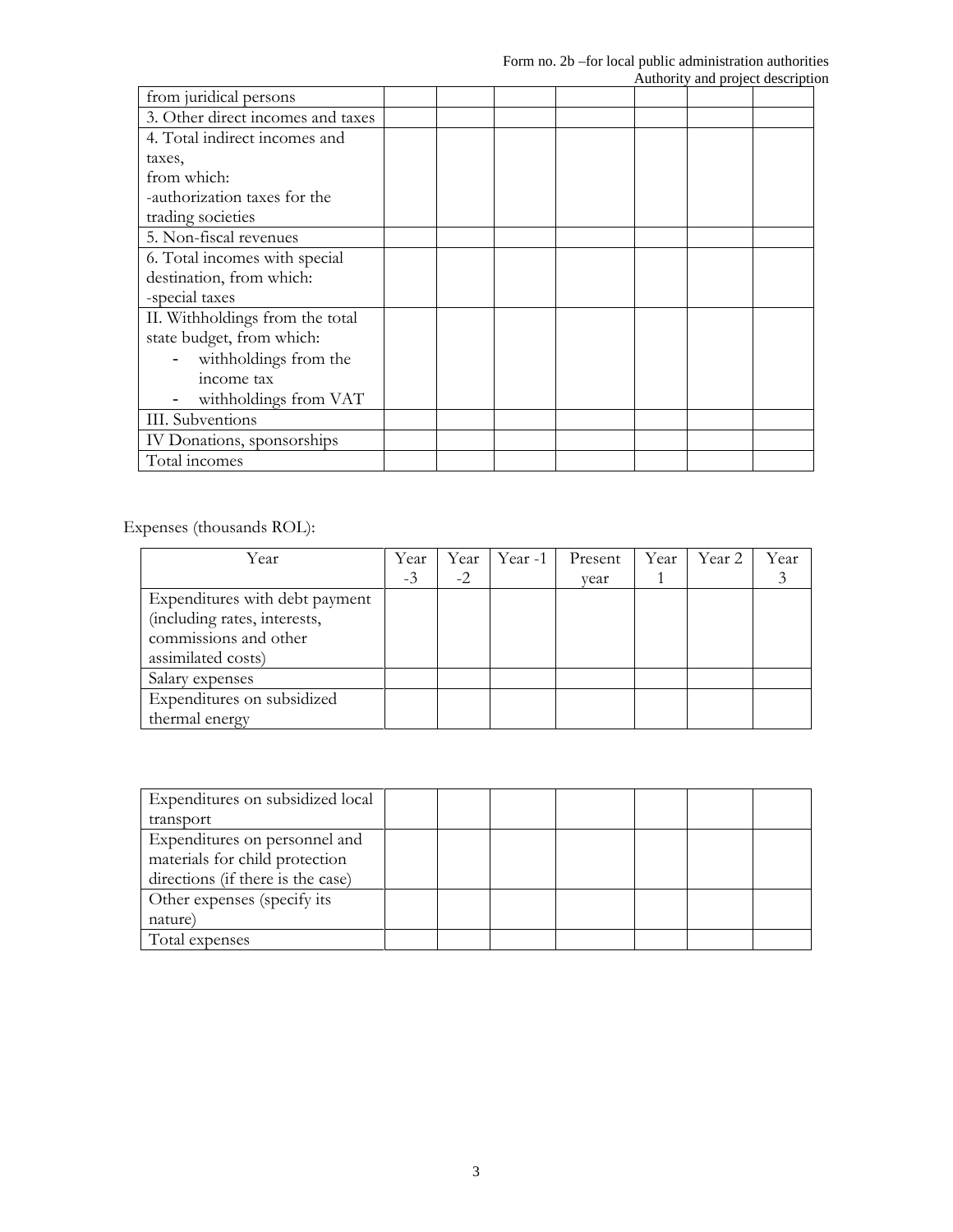### Local Public Administration Debts:

| Year                          | Year | Year | Year                     | Present | Year | Year | Year |
|-------------------------------|------|------|--------------------------|---------|------|------|------|
|                               | -0   |      | $\overline{\phantom{0}}$ | vear    |      |      |      |
| Debt (at the end of the year) |      |      |                          |         |      |      |      |

Total debts (thousands ROL)

Loans contracted (USD):

| Lender | Total  | Duration | Unpaid/To be | Guarantees / | Loan Destination |
|--------|--------|----------|--------------|--------------|------------------|
|        | amount |          | paid         | Remarks      |                  |
|        |        |          |              |              |                  |
|        |        |          |              |              |                  |
|        |        |          |              |              |                  |
|        |        |          |              |              |                  |
|        |        |          |              |              |                  |

Debts to the main suppliers (thousands ROL):

| Supplier | Total amount at the end of the year before |
|----------|--------------------------------------------|
|          |                                            |
|          |                                            |
|          |                                            |
|          |                                            |
|          |                                            |

Debts to the state budget (thousands ROL):

| Nature of the | Amount | Maturity | Current | Bad debt | Remarks |
|---------------|--------|----------|---------|----------|---------|
| debt          |        | date     | debt    |          |         |
|               |        |          |         |          |         |
|               |        |          |         |          |         |
|               |        |          |         |          |         |
|               |        |          |         |          |         |

# Other remarks:

\_\_\_\_\_\_\_\_\_\_\_\_\_\_\_\_\_\_\_\_\_\_\_\_\_\_\_\_\_\_\_\_\_\_\_\_\_\_\_\_\_\_\_\_\_\_\_\_\_\_\_\_\_\_\_\_\_\_\_\_\_\_\_\_\_\_\_\_\_\_\_\_

\_\_\_\_\_\_\_\_\_\_\_\_\_\_\_\_\_\_\_\_\_\_\_\_\_\_\_\_\_\_\_\_\_\_\_\_\_\_\_\_\_\_\_\_\_\_\_\_\_\_\_\_\_\_\_\_\_\_\_\_\_\_\_\_\_\_\_\_\_\_\_\_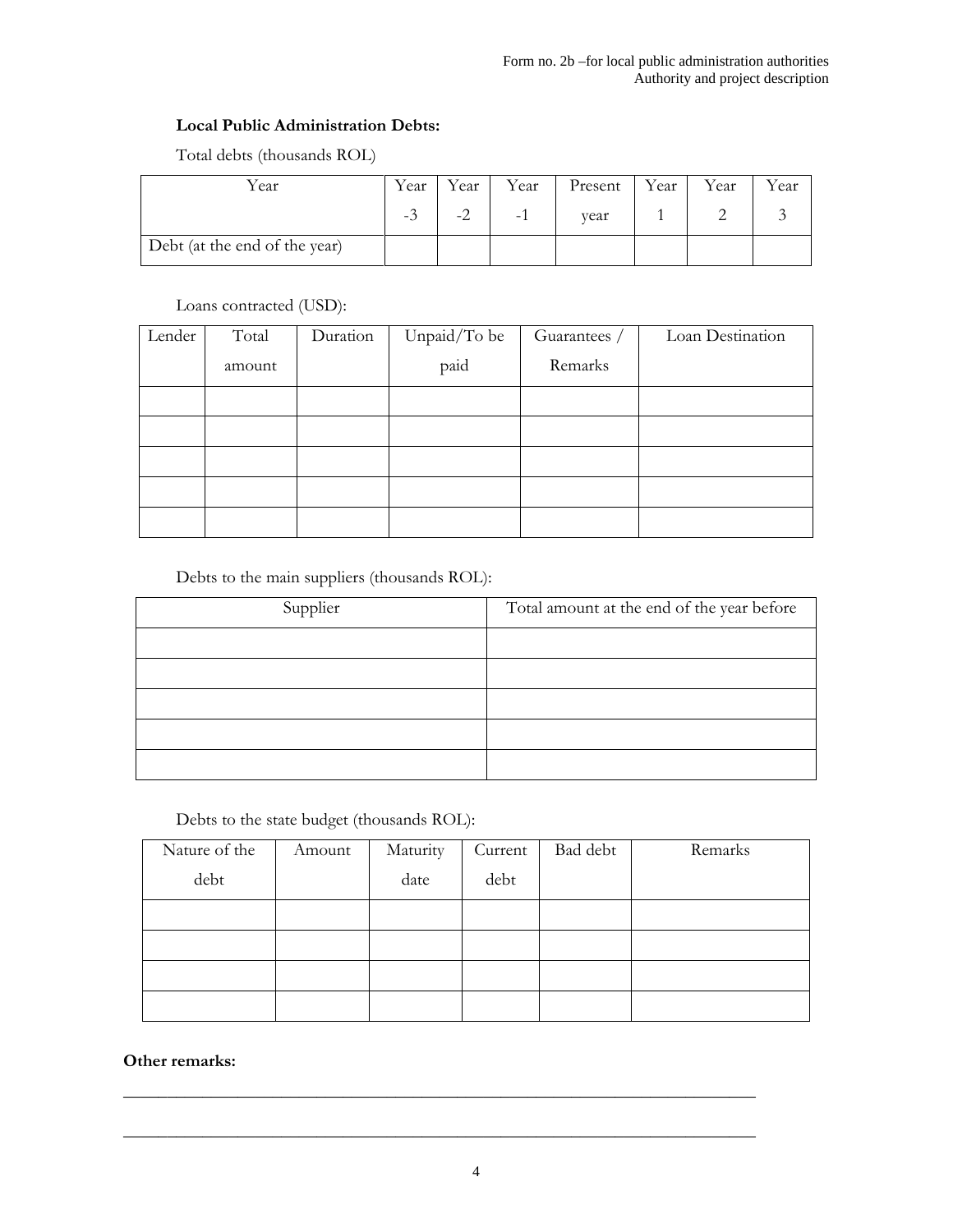## INVESTMENT PROJECT DESCRIPTION

 $\overline{\phantom{a}}$  , and the contract of the contract of the contract of the contract of the contract of the contract of the contract of the contract of the contract of the contract of the contract of the contract of the contrac

#### 1. Project description:

Please describe (maximum 3 pages) the project for which you requested the FREE loan. Please, describe the advantages resulting from the project implementation and their impact on the public authority's activity.

\_\_\_\_\_\_\_\_\_\_\_\_\_\_\_\_\_\_\_\_\_\_\_\_\_\_\_\_\_\_\_\_\_\_\_\_\_\_\_\_\_\_\_\_\_\_\_\_\_\_\_\_\_\_\_\_\_\_\_\_\_\_\_\_\_\_\_\_\_\_\_\_

 $\overline{\phantom{a}}$  , and the contract of the contract of the contract of the contract of the contract of the contract of the contract of the contract of the contract of the contract of the contract of the contract of the contrac

\_\_\_\_\_\_\_\_\_\_\_\_\_\_\_\_\_\_\_\_\_\_\_\_\_\_\_\_\_\_\_\_\_\_\_\_\_\_\_\_\_\_\_\_\_\_\_\_\_\_\_\_\_\_\_\_\_\_\_\_\_\_\_\_\_\_\_\_\_\_\_\_

\_\_\_\_\_\_\_\_\_\_\_\_\_\_\_\_\_\_\_\_\_\_\_\_\_\_\_\_\_\_\_\_\_\_\_\_\_\_\_\_\_\_\_\_\_\_\_\_\_\_\_\_\_\_\_\_\_\_\_\_\_\_\_\_\_\_\_\_\_\_\_\_

Please, specify the main components of the total cost of the investment (base don the available proforma invoices, if available) and the financial sources (own resources, FREE, other financial institutions, other sources).

| Component                         | Cost (USD) | Financial Source                     |
|-----------------------------------|------------|--------------------------------------|
| Feasibility studies               |            |                                      |
| Equipment                         |            |                                      |
| Civil works (works)               |            |                                      |
| Managerial costs                  |            |                                      |
| Control and monitoring            |            |                                      |
| Others                            |            |                                      |
| Total:                            |            |                                      |
| Date proposed for implementation: |            | . Time estimated for implementation: |
|                                   |            |                                      |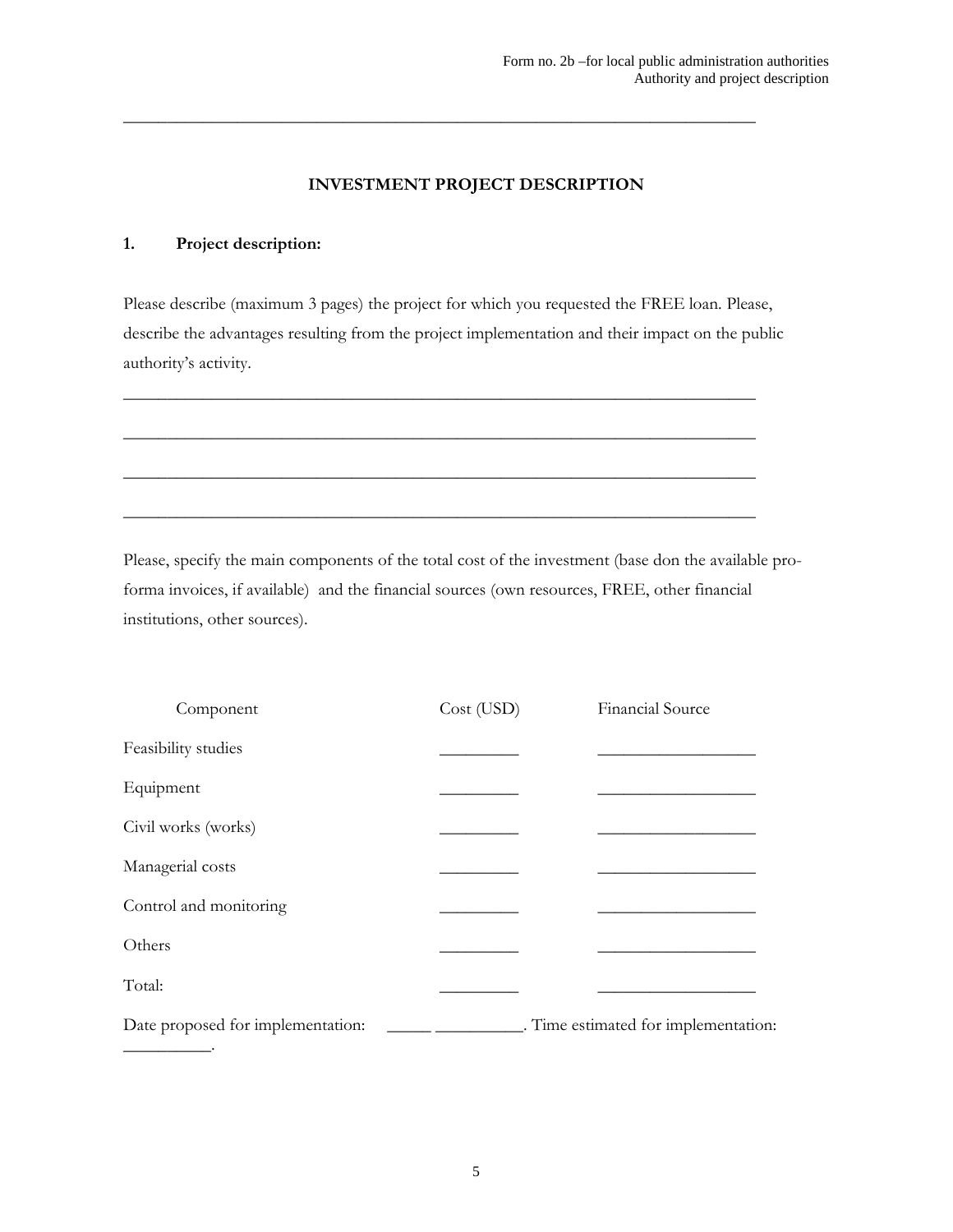Please indicate the main certificates/licenses/authorizations needful for the project, including provisions on the environment.

\_\_\_\_\_\_\_\_\_\_\_\_\_\_\_\_\_\_\_\_\_\_\_\_\_\_\_\_\_\_\_\_\_\_\_\_\_\_\_\_\_\_\_\_\_\_\_\_\_\_\_\_\_\_\_\_\_\_\_\_\_\_\_\_\_\_\_\_\_\_\_\_

 $\overline{\phantom{a}}$  , and the contract of the contract of the contract of the contract of the contract of the contract of the contract of the contract of the contract of the contract of the contract of the contract of the contrac

\_\_\_\_\_\_\_\_\_\_\_\_\_\_\_\_\_\_\_\_\_\_\_\_\_\_\_\_\_\_\_\_\_\_\_\_\_\_\_\_\_\_\_\_\_\_\_\_\_\_\_\_\_\_\_\_\_\_\_\_\_\_\_\_\_\_\_\_\_\_\_\_

\_\_\_\_\_\_\_\_\_\_\_\_\_\_\_\_\_\_\_\_\_\_\_\_\_\_\_\_\_\_\_\_\_\_\_\_\_\_\_\_\_\_\_\_\_\_\_\_\_\_\_\_\_\_\_\_\_\_\_\_\_\_\_\_\_\_\_\_\_\_\_\_

Please provide information about laws and regulations, import export competences, etc. relevant applicable for the Project.

\_\_\_\_\_\_\_\_\_\_\_\_\_\_\_\_\_\_\_\_\_\_\_\_\_\_\_\_\_\_\_\_\_\_\_\_\_\_\_\_\_\_\_\_\_\_\_\_\_\_\_\_\_\_\_\_\_\_\_\_\_\_\_\_\_\_\_\_\_\_\_\_

\_\_\_\_\_\_\_\_\_\_\_\_\_\_\_\_\_\_\_\_\_\_\_\_\_\_\_\_\_\_\_\_\_\_\_\_\_\_\_\_\_\_\_\_\_\_\_\_\_\_\_\_\_\_\_\_\_\_\_\_\_\_\_\_\_\_\_\_\_\_\_\_

 $\overline{\phantom{a}}$  , and the contract of the contract of the contract of the contract of the contract of the contract of the contract of the contract of the contract of the contract of the contract of the contract of the contrac

\_\_\_\_\_\_\_\_\_\_\_\_\_\_\_\_\_\_\_\_\_\_\_\_\_\_\_\_\_\_\_\_\_\_\_\_\_\_\_\_\_\_\_\_\_\_\_\_\_\_\_\_\_\_\_\_\_\_\_\_\_\_\_\_\_\_\_\_\_\_\_\_

\_\_\_\_\_\_\_\_\_\_\_\_\_\_\_\_\_\_\_\_\_\_\_\_\_\_\_\_\_\_\_\_\_\_\_\_\_\_\_\_\_\_\_\_\_\_\_\_\_\_\_\_\_\_\_\_\_\_\_\_\_\_\_\_\_\_\_\_\_\_\_\_

\_\_\_\_\_\_\_\_\_\_\_\_\_\_\_\_\_\_\_\_\_\_\_\_\_\_\_\_\_\_\_\_\_\_\_\_\_\_\_\_\_\_\_\_\_\_\_\_\_\_\_\_\_\_\_\_\_\_\_\_\_\_\_\_\_\_\_\_\_\_\_\_

\_\_\_\_\_\_\_\_\_\_\_\_\_\_\_\_\_\_\_\_\_\_\_\_\_\_\_\_\_\_\_\_\_\_\_\_\_\_\_\_\_\_\_\_\_\_\_\_\_\_\_\_\_\_\_\_\_\_\_\_\_\_\_\_\_\_\_\_\_\_\_\_

\_\_\_\_\_\_\_\_\_\_\_\_\_\_\_\_\_\_\_\_\_\_\_\_\_\_\_\_\_\_\_\_\_\_\_\_\_\_\_\_\_\_\_\_\_\_\_\_\_\_\_\_\_\_\_\_\_\_\_\_\_\_\_\_\_\_\_\_\_\_\_\_

Please comment the technology solution/the technology proposed.

Please estimate the energy savings evaluated in terms of volume/physical and value (USD), on an annual basis. Please, compare the energy savings with the current energy consumption and energy costs, production and operational costs. Indicate the estimation range regarding the energy savings and prices.

What is the simple payback period (years/months) considering all the estimated savings?

\_\_\_\_\_\_\_\_\_\_\_\_\_\_\_\_\_\_\_\_\_\_\_\_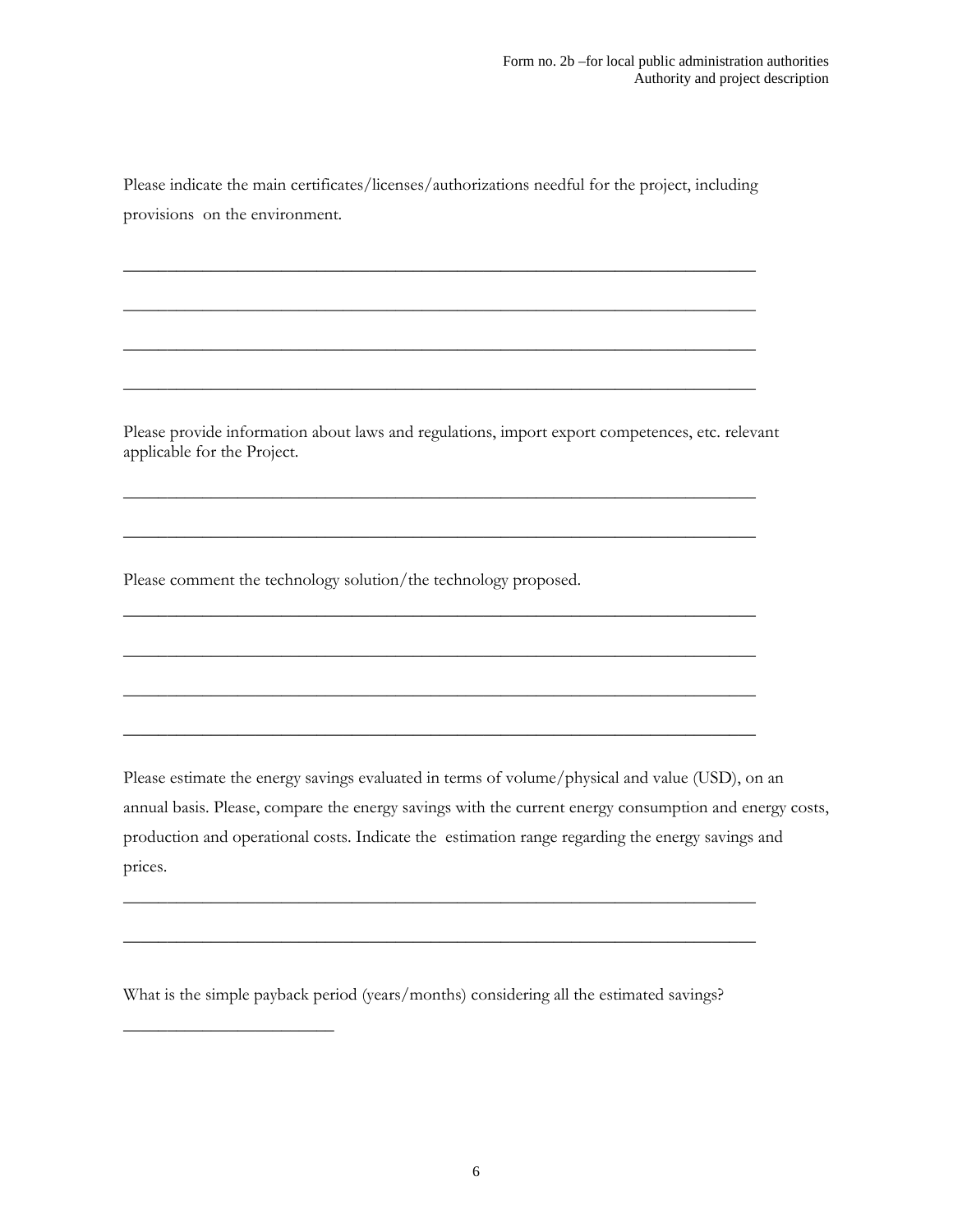Are there any opportunity and/or (pre)feasibility studies available? If yes, please attached them. If no, what is the basis of the above mentioned declaration regarding energy savings, etc?

 $\overline{\phantom{a}}$  , and the contract of the contract of the contract of the contract of the contract of the contract of the contract of the contract of the contract of the contract of the contract of the contract of the contrac

\_\_\_\_\_\_\_\_\_\_\_\_\_\_\_\_\_\_\_\_\_\_\_\_\_\_\_\_\_\_\_\_\_\_\_\_\_\_\_\_\_\_\_\_\_\_\_\_\_\_\_\_\_\_\_\_\_\_\_\_\_\_\_\_\_\_\_\_\_\_\_\_

 $\overline{\phantom{a}}$  , and the contract of the contract of the contract of the contract of the contract of the contract of the contract of the contract of the contract of the contract of the contract of the contract of the contrac

\_\_\_\_\_\_\_\_\_\_\_\_\_\_\_\_\_\_\_\_\_\_\_\_\_\_\_\_\_\_\_\_\_\_\_\_\_\_\_\_\_\_\_\_\_\_\_\_\_\_\_\_\_\_\_\_\_\_\_\_\_\_\_\_\_\_\_\_\_\_\_\_

\_\_\_\_\_\_\_\_\_\_\_\_\_\_\_\_\_\_\_\_\_\_\_\_\_\_\_\_\_\_\_\_\_\_\_\_\_\_\_\_\_\_\_\_\_\_\_\_\_\_\_\_\_\_\_\_\_\_\_\_\_\_\_\_\_\_\_\_\_\_\_\_

\_\_\_\_\_\_\_\_\_\_\_\_\_\_\_\_\_\_\_\_\_\_\_\_\_\_\_\_\_\_\_\_\_\_\_\_\_\_\_\_\_\_\_\_\_\_\_\_\_\_\_\_\_\_\_\_\_\_\_\_\_\_\_\_\_\_\_\_\_\_\_\_

## 2. Other remarks: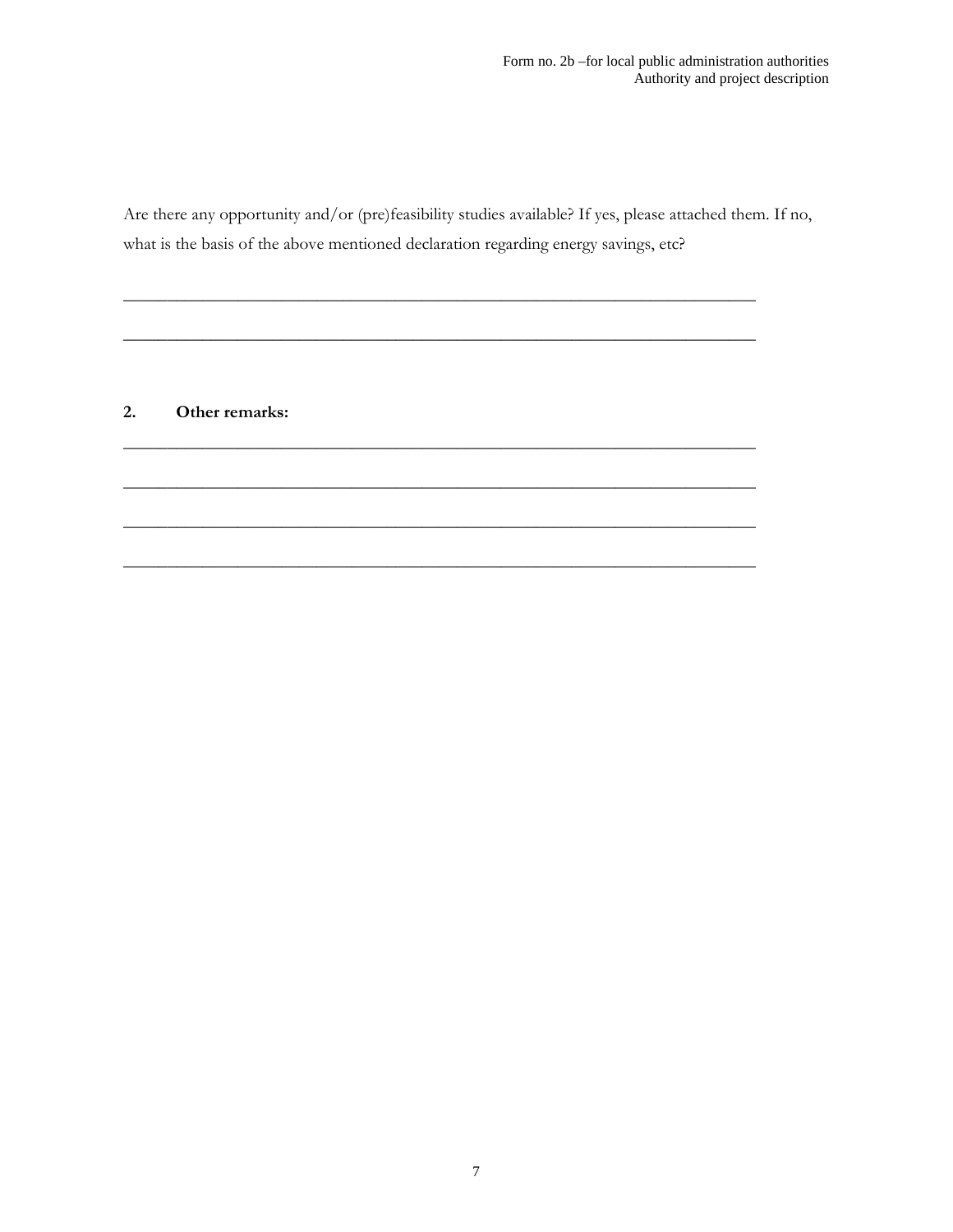## List of documents

To be attached to Form no.2 – Local public administration authority and the project description

| No.            | Document                        | Remarks                                                         |
|----------------|---------------------------------|-----------------------------------------------------------------|
| 1              | Status                          |                                                                 |
| $\overline{2}$ | <b>Financial Statements</b>     | The balance sheet and the execution budget account for the last |
|                |                                 | three years and for the first quarters of the present year.     |
|                |                                 | Internal audit reports for the last three years                 |
| 3              | The development strategy of the | If available.                                                   |
|                | local public authority          | The strategy should contain the proposed investment and should  |
|                | administration                  | cover the period estimated for the reimbursement of FREE        |
|                |                                 | financing.                                                      |
| 4              | Opportunity, (pre)feasibility   | If available. See note 1.                                       |
|                | studies, or similar studies     | The studies need to demonstrate the necessity of the project,   |
|                |                                 | technical solution, estimated energy savings, and other         |
|                |                                 | conveniences.                                                   |
| 5              | Energy Audit                    | If available.                                                   |
|                |                                 |                                                                 |

Note 1: If there are no such studies, please provide a minimum of information regarding: energy suppliers, energy trends of prices, technological risks, existence of natural source of combustible (if available), commercial agreements, if exist, for energy procurement, the area of implementation of the necessary technology.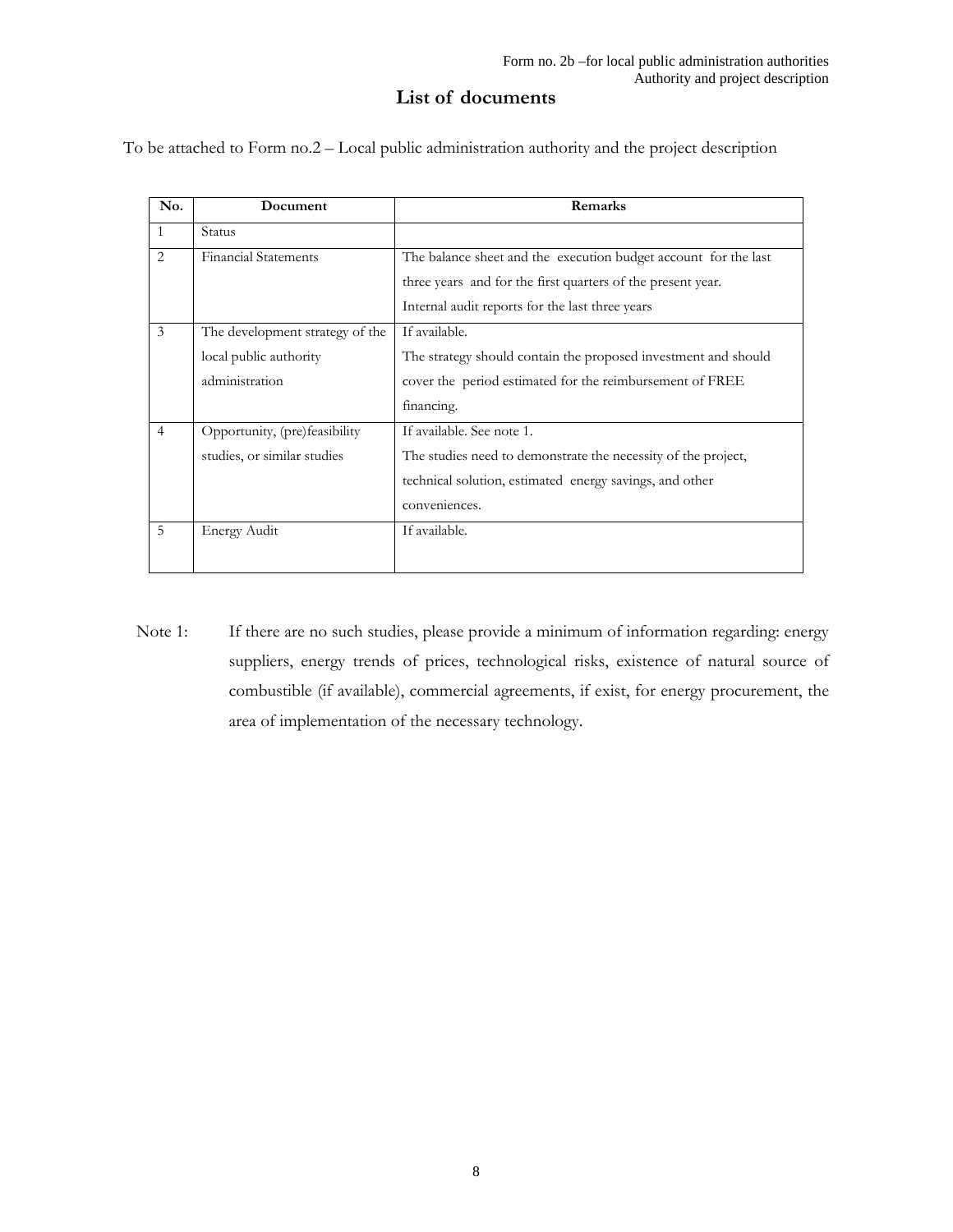### $FREE - USE$  OF FUNDS<sup>1</sup>

According to FREE investment policy, the funds are to be utilized for financing:

- − Purchasing, proper installation and commissioning of the equipment, machinery and other tools for energy efficiency investments. Main energy efficiency equipments are considered the following: burners and boilers, variable speed drives, condensers for condensers for power factor improvement, compressors, controls and steam traps, etc. It is acknowledged that the above listing should be used as indicative and far from being exhaustive;
- − Technical assistance and advice for proper installment of the above mentioned purchased equipment;
- Know-how procurement (advanced technologies, etc);
- Training of staff in using properly the equipment and new technologies;
- Equipment Leasing;
- Transportation and logistic support;
- Rehabilitation of the buildings for developing those activities;
- − Rehabilitation of other used facilities.

In respect of its investment policy FREE funds cannot be used to finance:

- − Rental for buildings and equipment;
- Purchase of land and buildings for production and administrative offices;
- Purchase of transportation means which are not directly linked with the technological production flow;
- − Salaries for own staff of the borrower;
- Raw materials (fuels, etc.); and
- − Investment in Prohibited Activities (see next page).

 $\overline{a}$ 

<sup>&</sup>lt;sup>1</sup> According to FREE's Operational Manual.